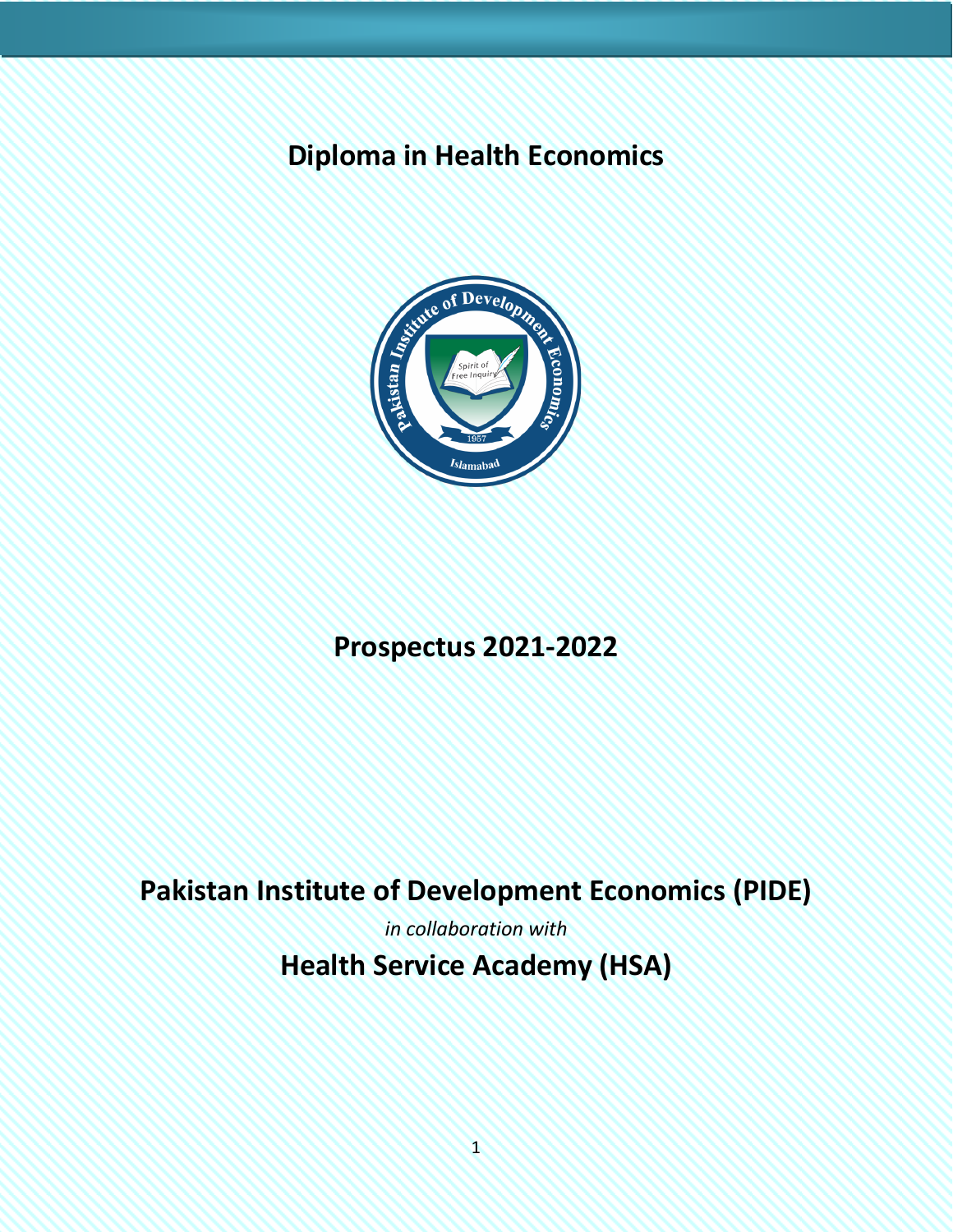# **Table of Contents**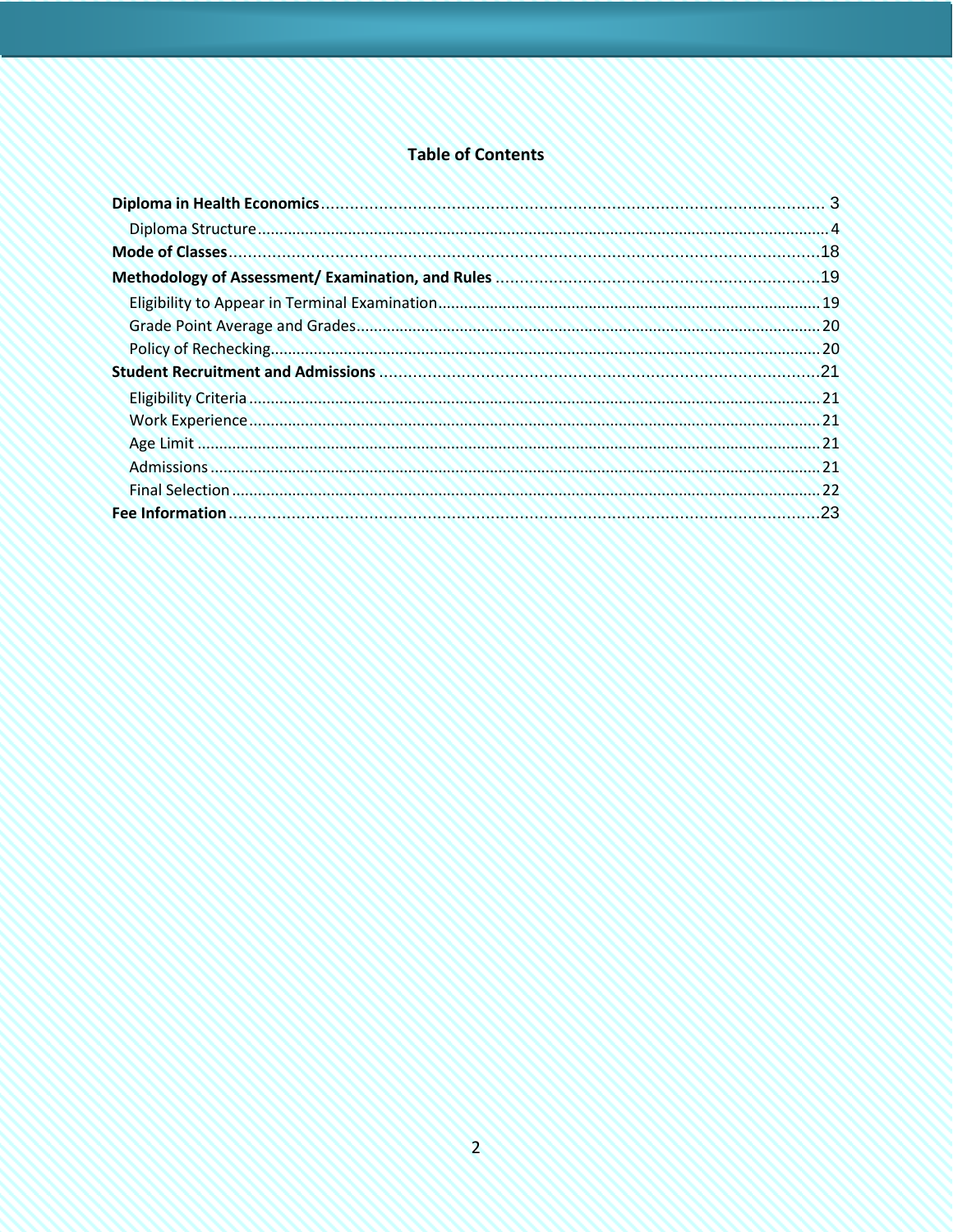# **Diploma in Health Economics**

<span id="page-2-0"></span>The demand for specialists in health economics continues to rise, and Diploma in Health Economics is designed to meet the increasing demand for professionals in this field with the collaboration of **Health Services Academy**. It introduces the ways in which microeconomic and macroeconomic concepts can be applied to the analysis of decisions by consumers, firms and governments regarding health and health care. It develops an appreciation of health economics, both as an intellectual discipline and as a way of making decisions about health policy and resource distribution. Also gain an understanding of the techniques that are being used in present-day economic research generally and in health research and epidemiology specifically. This programme will help you develop an advanced understanding of the core principles in health economics, health economic evaluation, issues in public health and, and how these influence optimal health care expenditure. The programme will also teach you how to apply techniques used in professional health evaluation to determine the appropriate mix of health interventions, as well as the appropriate analytical techniques and research methodologies that can be used in the exploration of health care decisions.

#### **After completion of the Health Economics Diploma, the participants will be able to:**

- 1. Demonstrate a systematic understanding of the application of Health Economics in healthcare decision making;
- 2. Critically evaluate current research in Health Economics for healthcare decision making;
- 3. Apply a critical awareness of current issues in Health Economic evaluations and implement Health Economic evaluations in clinical practice scenarios.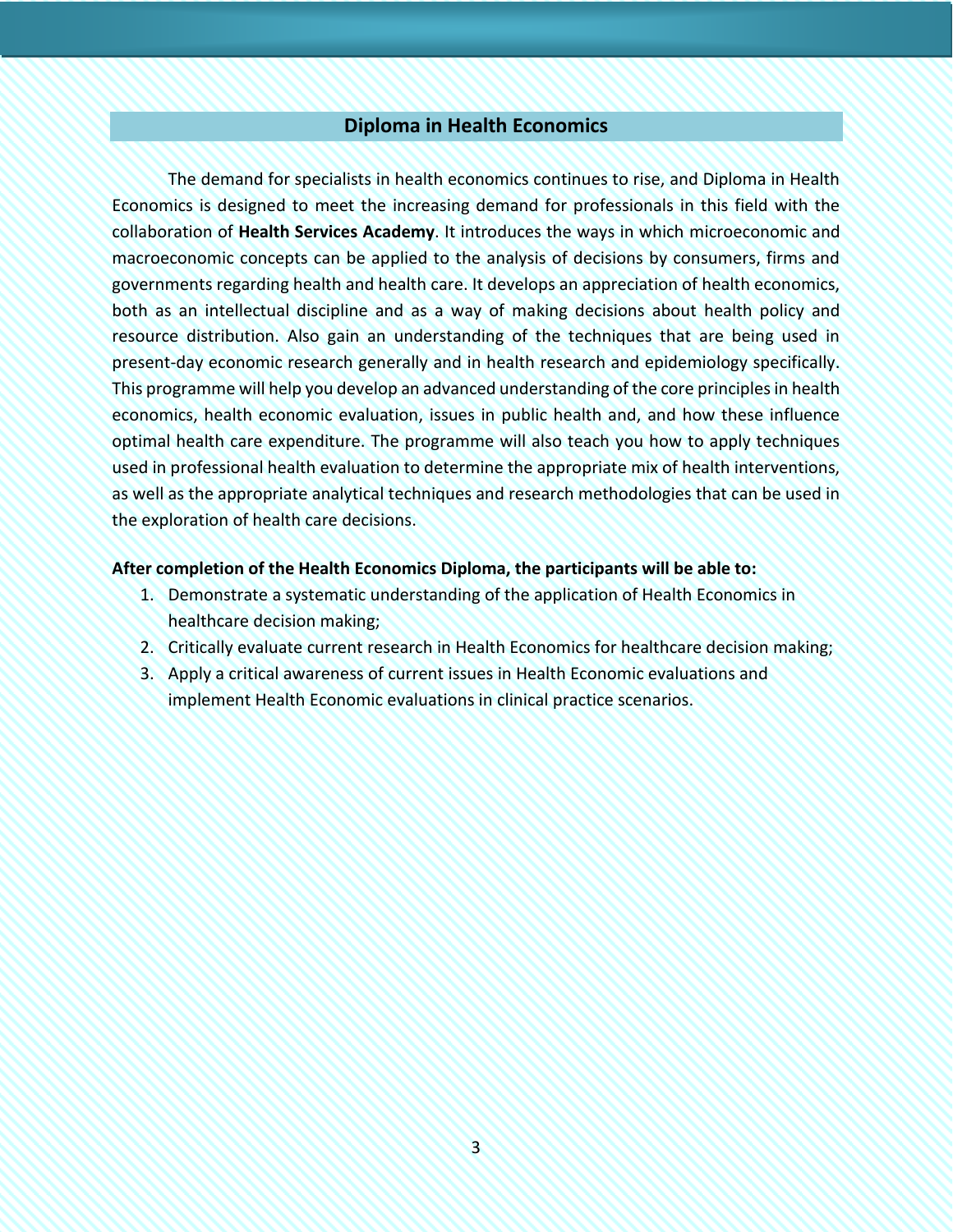# <span id="page-3-0"></span>**Diploma Structure**

The length of the diploma is one year comprising of 2 semesters and each semesters' duration is 6 months.

Total Credit Hours: 30

# **Diploma structure**

| S. No        | <b>Course</b><br>Code | <b>Course Title</b>                                                         | <b>Credits</b> |             |
|--------------|-----------------------|-----------------------------------------------------------------------------|----------------|-------------|
| Semester-I   |                       |                                                                             |                |             |
| 1.           | <b>HE-660</b>         | financing<br>Health Economics,<br>and<br><b>Health Insurance</b>            | $\overline{3}$ | <b>PIDE</b> |
| $2^{\circ}$  | <b>HE-670</b>         | <b>Health</b><br>for<br>Modeling<br><b>Decision</b><br>Economic Evaluation. | 3              | <b>PIDE</b> |
|              | <b>HE-680</b>         | <b>Health Policy and Planning</b>                                           | 3              | <b>PIDE</b> |
| 4.           | <b>HE-720</b>         | <b>Hospital Management</b>                                                  | 3              | <b>HSA</b>  |
| 5.           | <b>HE-735</b>         | <b>Pharmaceutical Economics</b>                                             | 3              | <b>HAS</b>  |
| 6.           | <b>HE-780</b>         | <b>Issues in Public Health and Economics</b><br><b>Challenges</b>           | $\overline{3}$ | <b>PIDE</b> |
| Semester-II  |                       |                                                                             |                |             |
| $\mathbf{T}$ | <b>HE-785</b>         | Health Project/ Hospital Project                                            | 6              | <b>HSA</b>  |
| 2.           | <b>HE-789</b>         | On the Job Practicum in Health<br><b>Organization or Hospital</b>           | 6              | <b>HSA</b>  |
|              |                       | <b>Total Credits</b>                                                        | 30             |             |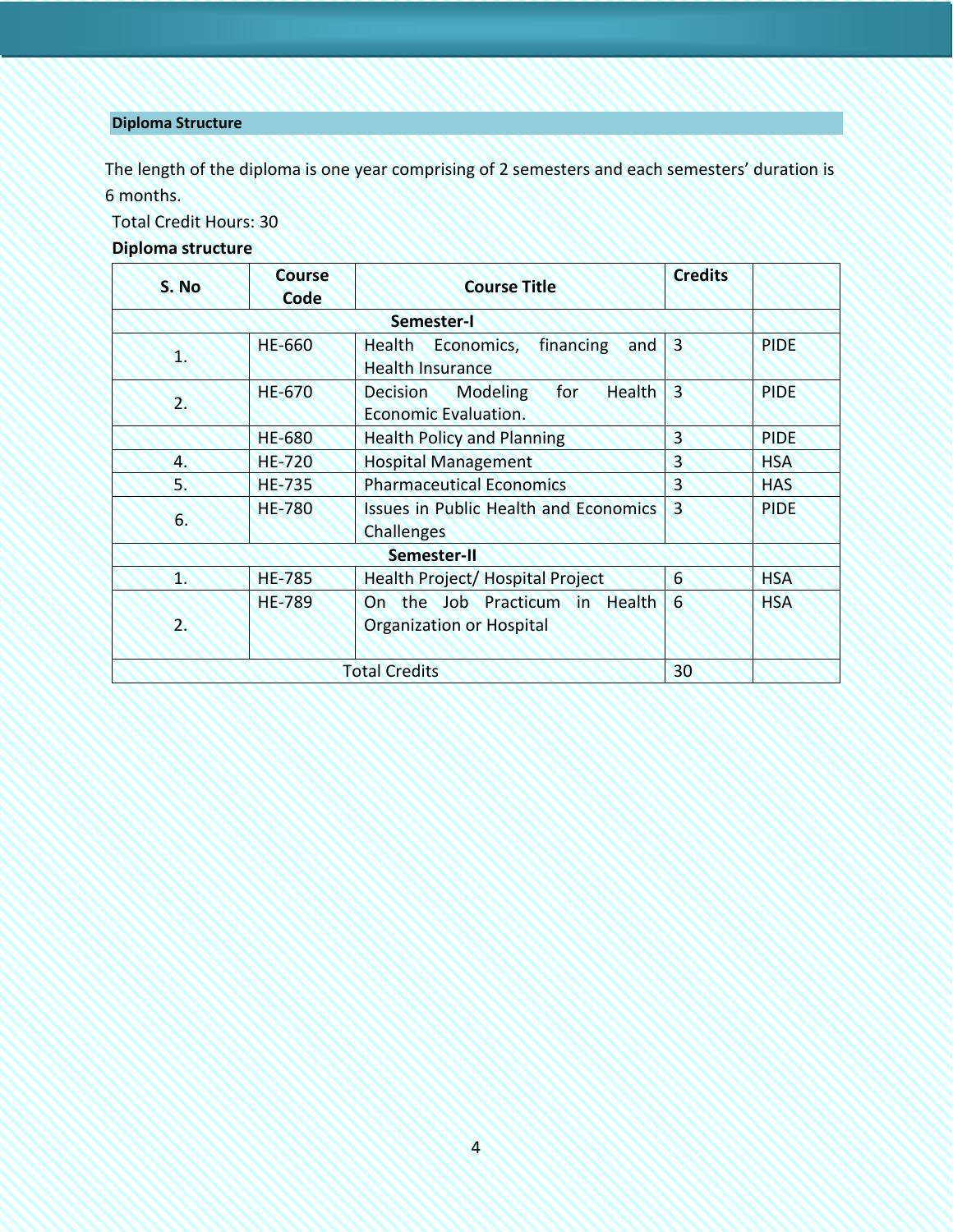#### **List of Courses**

- HE-660 Health Economics, financing and Health Insurance
- HE-670 Decision Modeling for Health Economic Evaluation
- HE-680 Health Policy and Planning
- HE-720 Hospital Management
- HE- 705 Health Development and Critical Social Science
- HE- 710 Health Impact Assessment
- HE-735 Pharmaceutical Economics
- HE-780 Issues in Public Health and Economics Challenges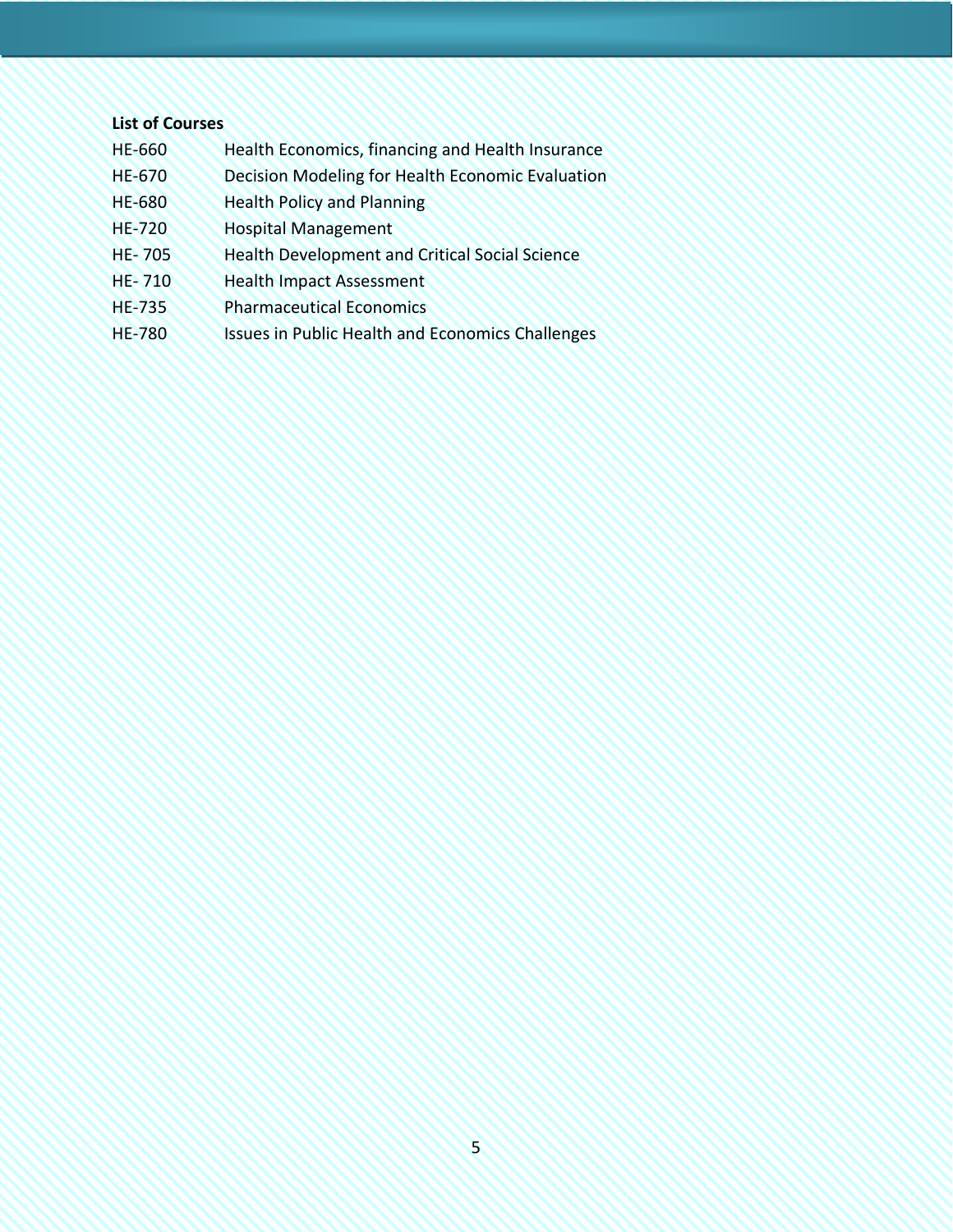# **HE-660 Health Economics, Financing and Health Insurance 3 credits**

The emphasis will be on looking at a wide variety of health-related topics from an economist's perspective. Participants will gain a sense of how to use economic theory and empirical analysis to evaluate health policy issues. They will be able to use specific tools of health economics to analyze current issues and decisions in health care. Finally, the course will focus on the critical analysis position papers, academic journal articles and other text related to health economics

### **Topics**

# *Consumer theory and Market demand*

The health capital model and the demand for health (includes demand for bads such as smoking or junk food, and addictions as seen by economists).

Demand for health care as a derived demand. Price and income elasticities of demand for health care (the Rand Health Insurance Experiment).

# *Production theory and Market supply*

Health care professionals and institutions, their objectives and the environment in which they work (economic perspectives).

Physician agency. What can we learn from geographic variations in health care utilization? What do we know about supplier induced demand?

# *Demand and Supply for Health Insurance*

The demand for health insurance and welfare consequences of moral hazard.

Competition on the health insurance market and adverse selection as a market failure. Reclassification risk (also known as premium risk) in competitive markets as another potential source of market failure.

Paying health care providers (funding of health care) and insurers as statistical buyers.

### *Innovations in health care (pharmaceuticals)*

The supply of R&D in health (special emphasis on pharmaceuticals) Evaluating innovation (methods of evaluation and technology assessment in health care). How much innovation do we want? The Value of Life approach and equity considerations.

### **Textbooks**

- 1. Economics of Health and Health Care, by Sherman Folland, Allen C. Goodman, and Miron Stano; published by Prentice Hall.
- 2. Health Policy Issues: An Economic Perspective, by Paul J. Feldstein; published by Health Administration Press.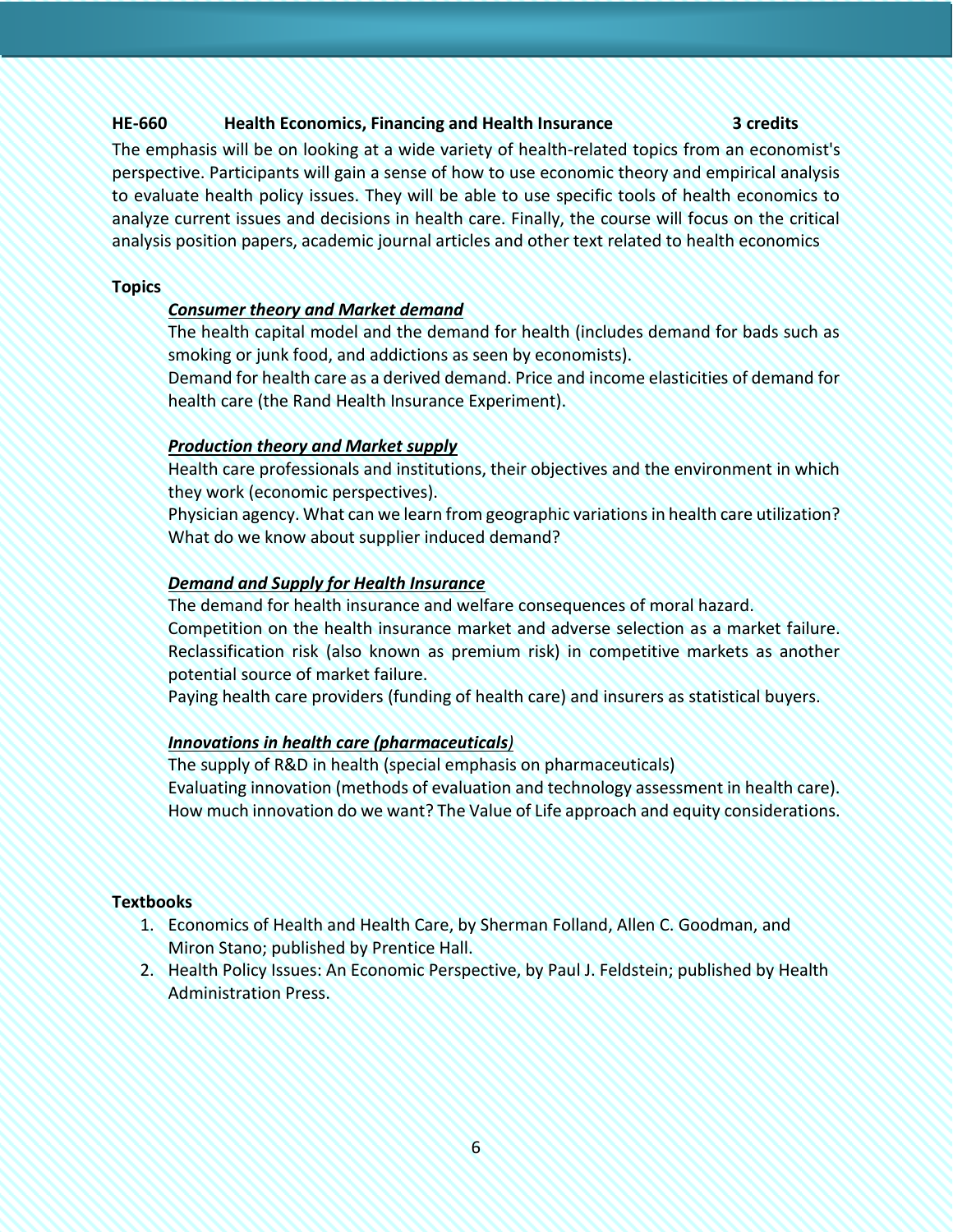# **HE- 670 Decision Modeling for Health Economic Evaluation 3 Credits**

The course is designed to evaluate health interventions for program in developing countries. It aims to teach how to estimate healthcare costs, measure health outcomes and interpret different type of economic evaluations. The course includes a focus on modeling methods and analysis tools to help you make economically sound healthcare decisions. The course is appropriate for public health professionals seeking to understand tools, approaches and applications of economic evaluations.

#### **Topics**

# *Program Design, Planning Monitoring and Implementation*

Loiacono F, Vargas M.S., and A. Tumusiime. (May 2020). [We need more respectful and](https://promarket.org/2020/05/22/we-need-more-respectful-and-inclusive-experiments-in-development-economics-a-proposal/)  [inclusive experiments.](https://promarket.org/2020/05/22/we-need-more-respectful-and-inclusive-experiments-in-development-economics-a-proposal/) Stigler Center at the University of Chicago Booth School of Business.

GreenMills et al. (2013) "Evaluation of a Childhood Obesity Awareness Campaign Targeting Head Start Families" Journal of Health Care for the Poor and Underserved, 24(2)(S): 25-33.

Morestin, F. and Castonguay, J. (2013). Constructing a logic model for a healthy public policy: why and how? Montréal, Québec. National Collaborating Centre for Healthy Public Policy.

[Types of Evaluation.](https://www.cdc.gov/std/Program/pupestd/Types%20of%20Evaluation.pdf) Department of Health and Human Services. Center for Disease Control. National Center for HIV/AIDS, Division of STD Prevention.

### *Process evaluation, program monitoring, Data collection methods*

Robbins LB, Ling J, et al. (2016). "Examining Reach, Dose, and Fidelity of the 'Girls on the Move' After-School Physical Activity Club." BMC Public Health,16:671.**(CS)**

Skim: Mye, SC and Moracco, KE. (2015). Compassion, pleasantry, and hope: A process evaluation of a volunteer-based nonprofit.

[Developing Process Evaluation Questions](https://www.cdc.gov/healthyyouth/evaluation/pdf/brief4.pdf) (2018). Department of Health and Human Services. Center for Disease Control. Evaluation Briefs No. 4.

Curran, Gittelsohn, Anliker, et al (2005). Process evaluation of a store-based environmental obesity intervention on two American Indian reservations.

Woodcock, M. (2016, July 20). [Using Case Studies to Explore and Explain Complex](https://blogs.worldbank.org/impactevaluations/using-case-studies-explore-and-explain-complex-interventions)  [Interventions.](https://blogs.worldbank.org/impactevaluations/using-case-studies-explore-and-explain-complex-interventions)

# *Measurement, Reliability and Validity*

Wachter, RM. [How Measurement Fails Doctors and Teachers.](https://www.nytimes.com/2016/01/17/opinion/sunday/how-measurement-fails-doctors-and-teachers.html) The New York Times. January 16, 2016, Op-ed.

Watch "Gordon Aitken, 10-step guide to Questionnaire Design": [Gordon Aitken Youtube](about:blank)  [Video](about:blank)

Evans, D. "[Do you agree or disagree? How to ask the question](https://blogs.worldbank.org/impactevaluations/do-you-agree-or-disagree-how-ask-question)." Development Impact. Worldbank, April 28, 2014.

Rosenberg, S. (2017). "[Respectful Collection of Demographic Data](https://medium.com/@anna.sarai.rosenberg/respectful-collection-of-demographic-data-56de9fcb80e2)". www.Medium.com, March 13, 2017.

Dufrene, R. (2000). An evaluation of a patient satisfaction survey: validity and reliability.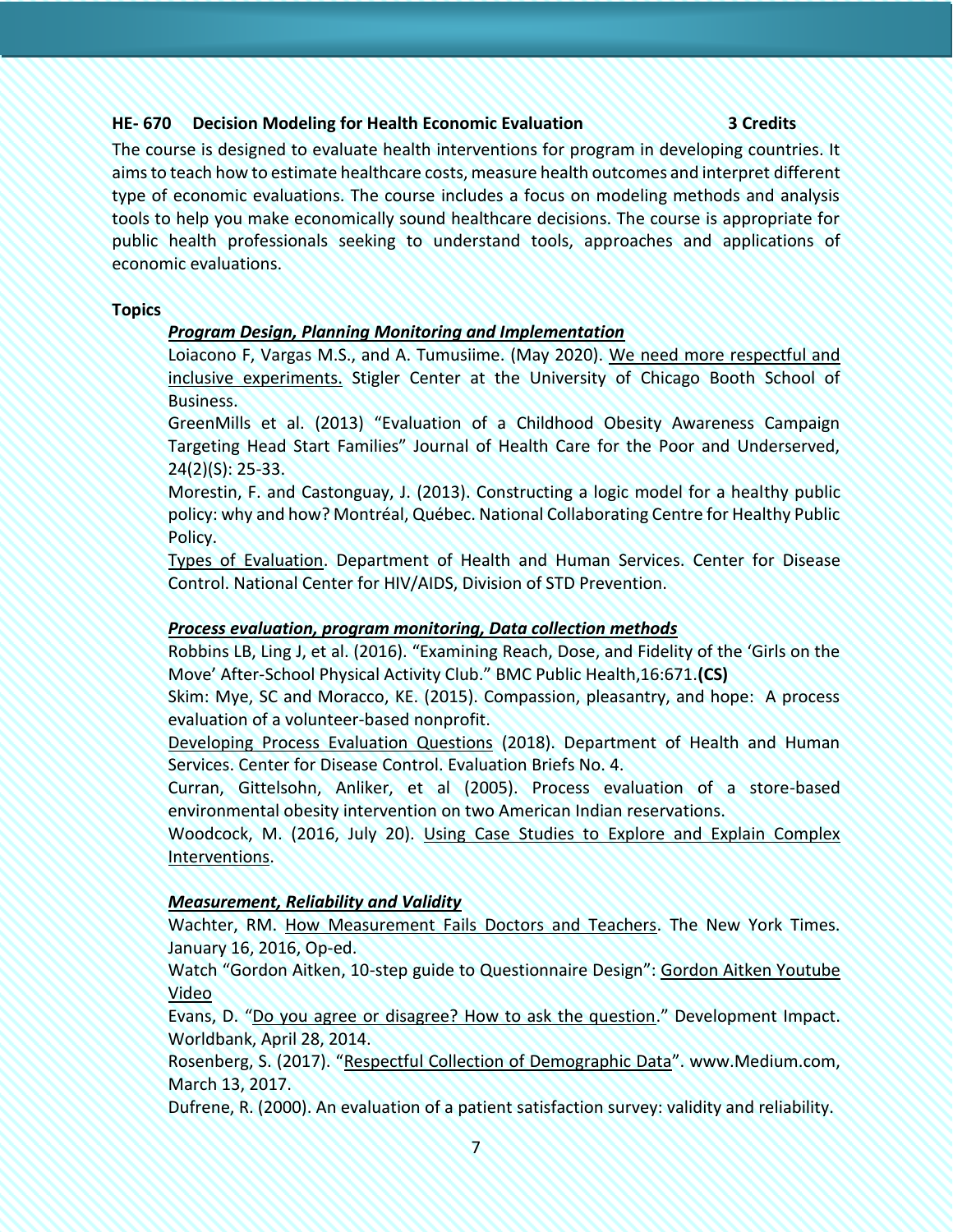# *Strengthening Evaluation Designs*

Bamberger, M., (2010). *[Reconstructing Baseline Data for](http://siteresources.worldbank.org/INTPOVERTY/Resources/335642-1276521901256/premnoteME4.pdf) Impact Evaluation and Results [Measurement,](http://siteresources.worldbank.org/INTPOVERTY/Resources/335642-1276521901256/premnoteME4.pdf)* The World Bank. Nov 2010. Num 4.

Pettifor, A., Taylor, E., Nku, D., Duvall, S., Tabala, M., Mwandagalirwa, K., Meshnick, S., & Behets, F. (2009). Free distribution of insecticide treated bed nets to pregnant women in Kinshasa.

Moore, K. (2008). Quasi-Experimental Designs. Child Trends.

Smith, G and J Pell (2003). Parachute Use to prevent death and major trauma. [Parachute](http://www.ncbi.nlm.nih.gov/pmc/articles/PMC300808/)  [Use to Prevent Death and Major Trauma](http://www.ncbi.nlm.nih.gov/pmc/articles/PMC300808/)

Goldstein, M. (2015). "[Notes from the Field: October edition](https://blogs.worldbank.org/impactevaluations/notes-field-october-edition)." World Bank Blogs. October 21, 2015.

Keller, D. The Tao of Statistics (2006). Impediments-Confounds & Nuisances–Covariates. Sage Publications.

#### **Textbooks**

- 1. Rogers, P. (2012). [Introduction to Impact Evaluation.](http://www.interaction.org/document/introduction-impact-evaluation)
- 2. Health Econometrics using Stata by [Partha Deb](https://www.amazon.com/s/ref=dp_byline_sr_book_1?ie=UTF8&field-author=Partha+Deb&text=Partha+Deb&sort=relevancerank&search-alias=books) (Author), Edward C. [Norton](https://www.amazon.com/s/ref=dp_byline_sr_book_2?ie=UTF8&field-author=Edward+C.+Norton&text=Edward+C.+Norton&sort=relevancerank&search-alias=books) (Author), [Willard G. Manning](https://www.amazon.com/s/ref=dp_byline_sr_book_3?ie=UTF8&field-author=Willard+G.+Manning&text=Willard+G.+Manning&sort=relevancerank&search-alias=books) (Author)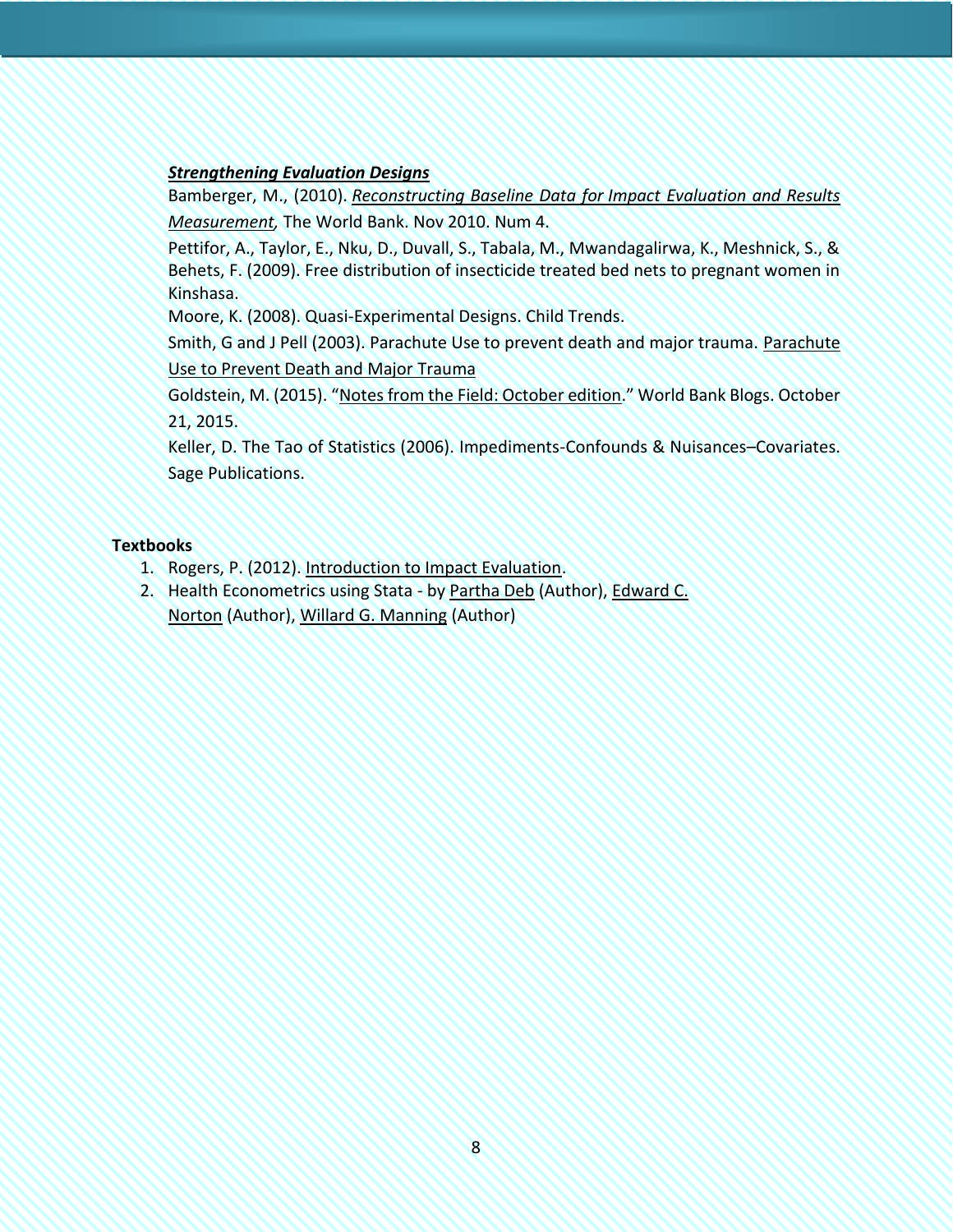#### **HE-680 Health Policy and Planning 3 Credits**

The course introduces students to the concepts of health policy planning and the application of these concepts to the delivery of health care. It further focuses on methodological issues in conceptualizing, designing and conducting health policy research and analysis. The students are guided to appropriately ask health policy and systems research questions given the multidisciplinary perspective and methodology it embrace and applies.

#### **Topics**

Health System, Health policy development, health policy from economic perspective, impact of other National policies on health system and role of international commitments of health policies (MDGs). Culture, economic systems and health policy, Political power and policy, health policy and ethics, health policy and analysis, evidence based health policy and evaluation. Health policy development and process in context of Pakistan, National health policies, policy versus planning, health care planning, current context of health care planning, health planning and budgeting, district health system, health sector reforms.

#### **Text Books**

- 1. An Introduction to Health Policy, Planning and Financing (1994), [Brian Abel-Smith,](https://www.routledge.com/search?author=Brian%20Abel-Smith) 1st Edition, Routledge.
- 2. Key Concepts in Healthcare Policy and Planning: An Introductory Text, 1999th Edition by [Colin Palfrey](https://www.amazon.com/s/ref=dp_byline_sr_book_1?ie=UTF8&field-author=Colin+Palfrey&text=Colin+Palfrey&sort=relevancerank&search-alias=books)
- 3. Health Policy A Critical Perspective by [Iain Crinson](https://in.sagepub.com/en-in/sas/author/iain-crinson)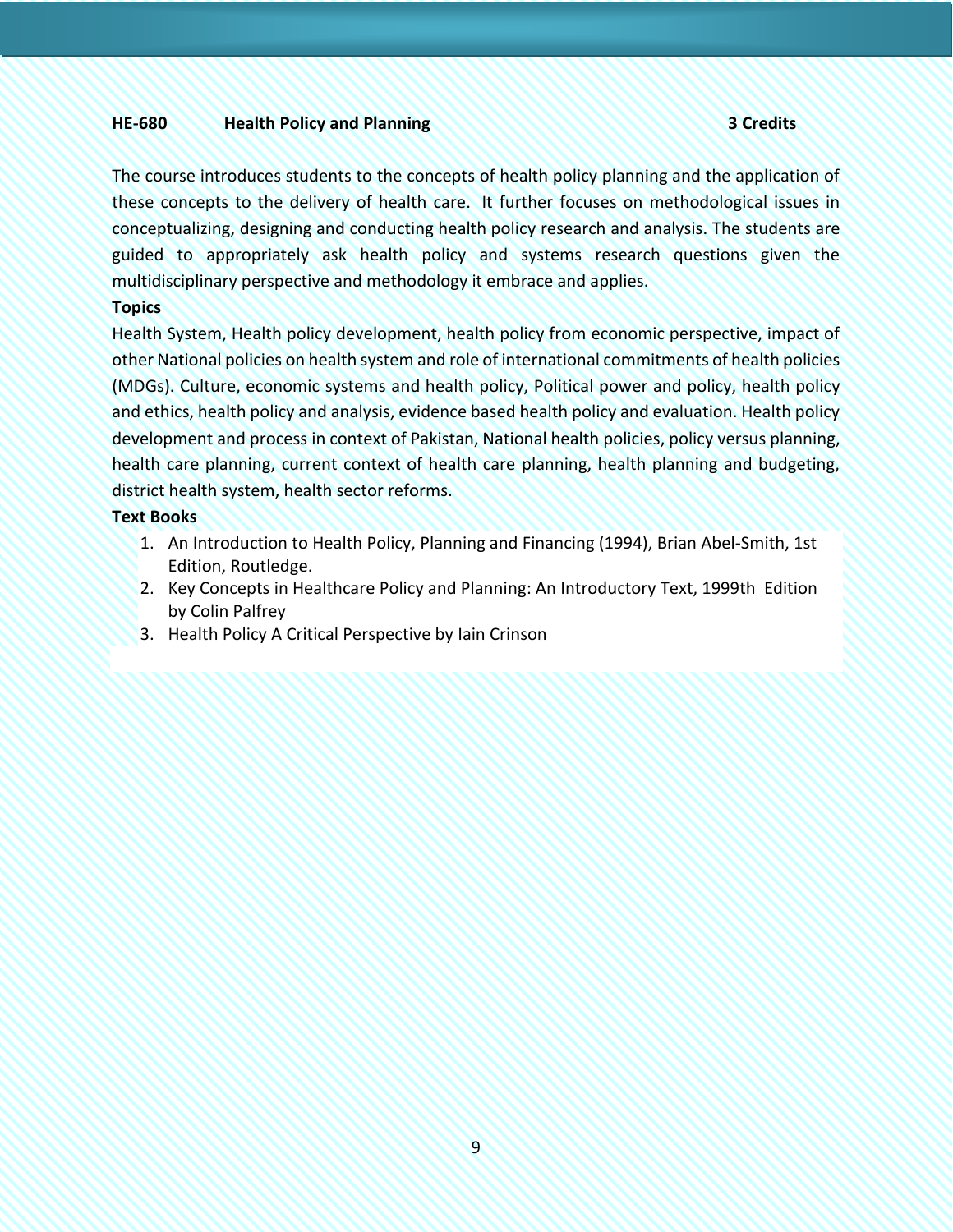#### **HE- 705 Health, Development and Critical Social Science 3 Credits**

#### **Course Description**

Health is dynamic; it involves biological, psychological, cultural, and social interplay. Culture refers to a range of historical, social, political, and economic contexts and processes in which human development occurs. In this course, we aim to understand the current theoretical debates at the intersections of culture, health, and human development with social science optics. Students will be familiarized with diverse theoretical and methodological perspectives on culture, health, and human development. This course is both reading and writing intensive. Although this course will include lecture and discussion, much of the learning will take place through guided class discussions based on the readings.

#### **Topics**

What is health? What is culture? What are ethnomedicines, and biomedicine? Systems approaches to health and Health and social behavior. Theoretical approaches and key concepts in medical anthropology, sociology of health and illness, historical dimensions on medicine. The body and medicine, Representation of medicine, illness and the body, body as sociocultural object, medicalization of body, sick role. Social control of medical practices, theorizing power, countervailing power, political economy, complementary and alternative medicine. Health Inequalities/ Social Demography of Health/ Poverty and Health, Components of social class, modern disease and the poor, equality of care, neighborhood disadvantage, SES sickness and mortality, demography oh health-gender, age, race. Political Economy and Medical Anthropology. Political economy approaches to health and critical medical anthropology, social networking and support, public policy and community involvement. Global Health Care and Health care delivery Systems. Health care reforms, health equity, health care-a right or privilege? socialized medicine, decentralized national health programs, socialist medicine, healthy in capitalist society. Mental Health, Identity and Culture, Tanscultural psychiatry and indigenous psychology, Cultural healing, Psychoneuroimmunology, Shamanic paradigm of ethnomedicine. Pharmaceutical Industry and Medicine Marketing. Complexity of Modern illness, Epidemiology, Communicable and non-communicable diseases, HIV/AIDS, Pandemic. Health- War, Violence and Displacement, Effects of conflict on health, Violence and Social repair, health in displacement camps, trauma and post traumatic disorders.

#### **Text Books**

- 1. Winkelman, M. (2013). Culture and Health: Applying Medical Anthropology. (1st ed.). San Francisco, Calif.: SAGE Publications.
- 2. Lupton, D. (2012). Medicine as culture: Illness, disease and the body. Sage. Fadiman, A.
- 3. Cockerham, W. C. (2017). Medical sociology. Routledge.
- **4.** Jafree, S. R. (2020). The Sociology of South Asian Women's Health. Springer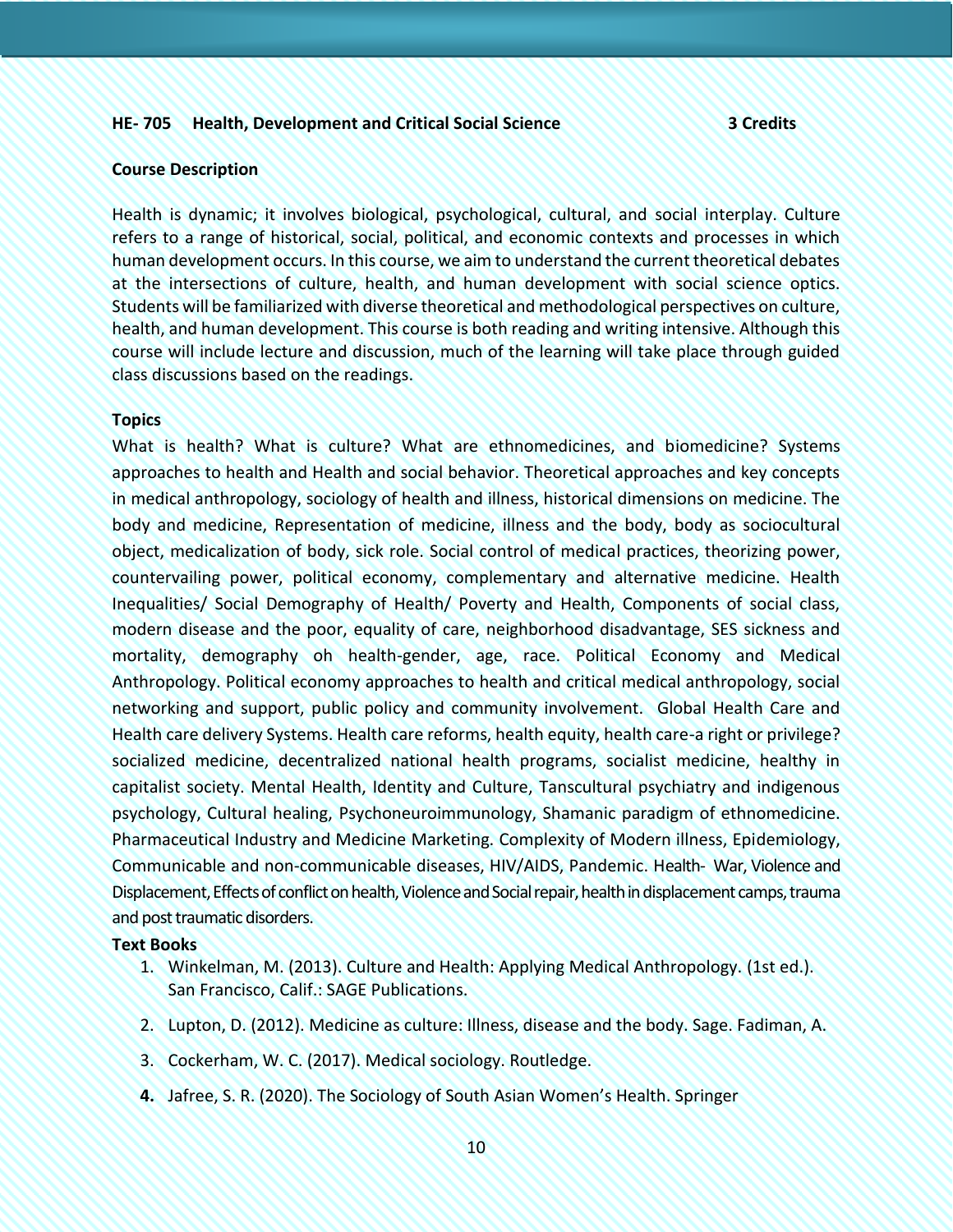#### **HE- 710 Health Impact Assessment 3 Credits**

#### **Course Description**

Health impact assessment is 'a combination of procedures, methods and tools by which a policy, a program or project may be judged as to its potential effects on the health of a population and the distribution of effects within the population'(WHO Gothenburg Consensus Paper). The overall goal of this course is to develop skills in reviewing and conducting health impact assessment (HIA) within the context of fostering an integrated understanding of how public policies and decisions influence the determinants of population health.

#### **Topics**

**HIA aims and scope of practice. History of HIV and its analogs,** Environment impact assessment, "Health for ALL" and "Healthy Cities" , Legislative policy and analysis. **Challenges to Conducting HIAs;** Technical feasibility, Political Acceptance and overtake, Unintended Consequences, Internet Resources for HIA. **Stakeholder Participation;** Types of stakeholders Ethical and utilitarian rationale for participation, Limits and drawback to participation. **Screening and Scoping;** When is HIA warranted and feasible? The uncertainty dilemma and evidence Logic Framework, Iterative scoping. **The Science and Art of Impact Assessment;** Estimating the proximal effects of policy, Characterizing the affected population, Qualitative Description, Quantitative description and predictions. **Communicating finding and follow-up;** Presenting results for impact, Evaluation of HIA. **HIA Integrated into Environment Impact Assessment;** NEPA and CEQA requirements for EIA, Interaction of EIA and HIA**,** Lessons learned from EIA practice. **Building HIA capacity and supporting use of HIA;** Reducing barriers to HIA, Legislative mandates to require HIA, other approaches to encourage use of HIA

#### **Text Books**

- 1.Health Impact Assessment: Concepts, Theory, Techniques and Applications. John Kemm, Jayne Parry, Stephen Palmer, eds. Oxford University Press, 2004.
- 2.Patton, Carl V; Sawicki, David S. Basic Methods of Policy Analysis and Planning. Prentice-Hall, 1993.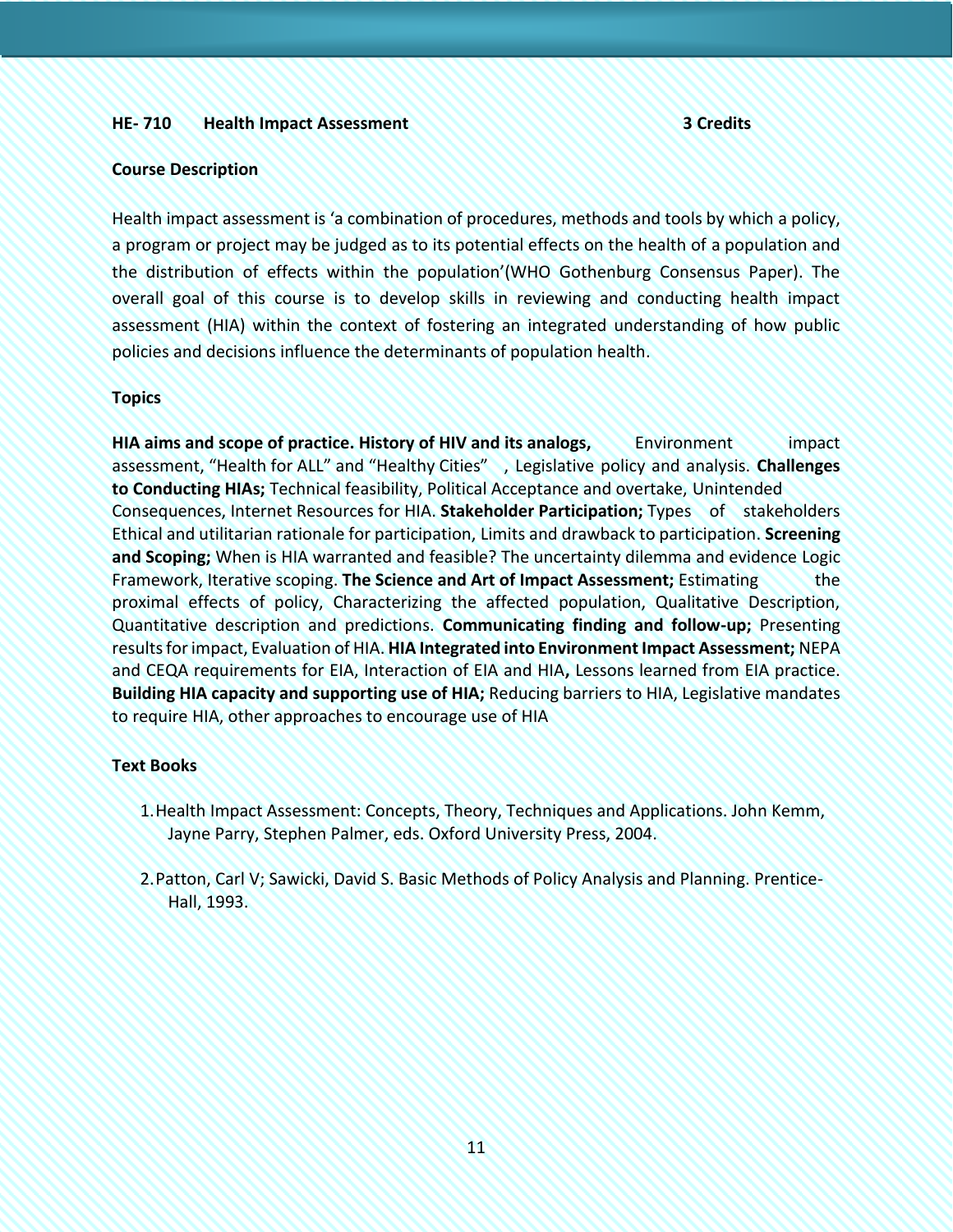#### **HE-720 Hospital Management 3 Credits**

The course provides a range of applicable skills and a solid foundation of hospital management knowledge. The programmer helps candidates become competent and capable hospital managers. The training course enables participants to become familiar with modern management theories and concepts needed for managing healthcare organizations effectively and efficiently.

#### **Topics**

Introduction to hospital administration, Health care delivery system, Quality management in hospitals, Hospital architecture, and design, Hospital information systems, Hospital emergency and disaster management, Hospital planning, Health economics Research methodology for hospital managers, Human resources management, Financial management in hospitals, Creativity and innovation management, Management principles Computer applications in hospitals Hospital evaluation and accreditation

#### **Recommended Readings**

- 1. Barnum H, Kutzin J. Public hospitals in developing countries: resource use, cost, financing.Baltimore, MD: JohnsHopkinsUniversity Press; 1993.
- 2. Blanchet KD, Switlik MM. The handbook of hospital admitting management. USA: Aspen Publications; 1985.
- 3. Goel SL, Kumar R. Management of hospitals. New Dehli, India: Deep and Deep Publications; 2002.
- 4. King M, Lapsley I, Mitchell F, Moyes J. Activity based costing in hospitals: a case study investigation. London, UK: Chartered Institute of Management Accountants; 1994.
- 5. McMahon R, Barton E, Piot M, Gelina N, Rose F. On being in charge. Geneva: World Health Organization; 1992.
- 6. PrekerAS, Harding A (eds.). Innovations in health service delivery: the corporatization of public hospitals, vol. 1. WashingtonDC: World Bank; 2002.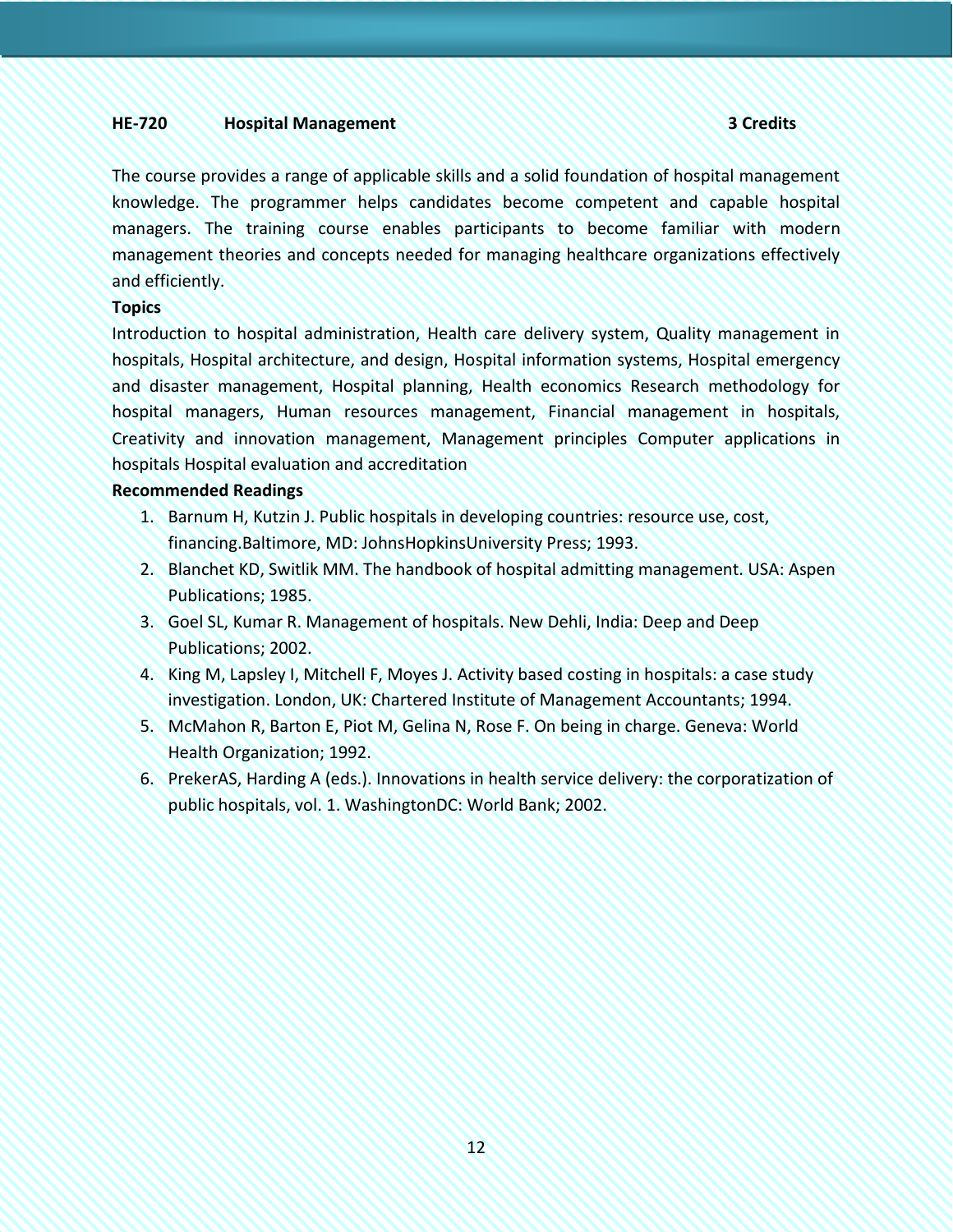# **HE-735 Pharmaceutical Economics 3 Credits**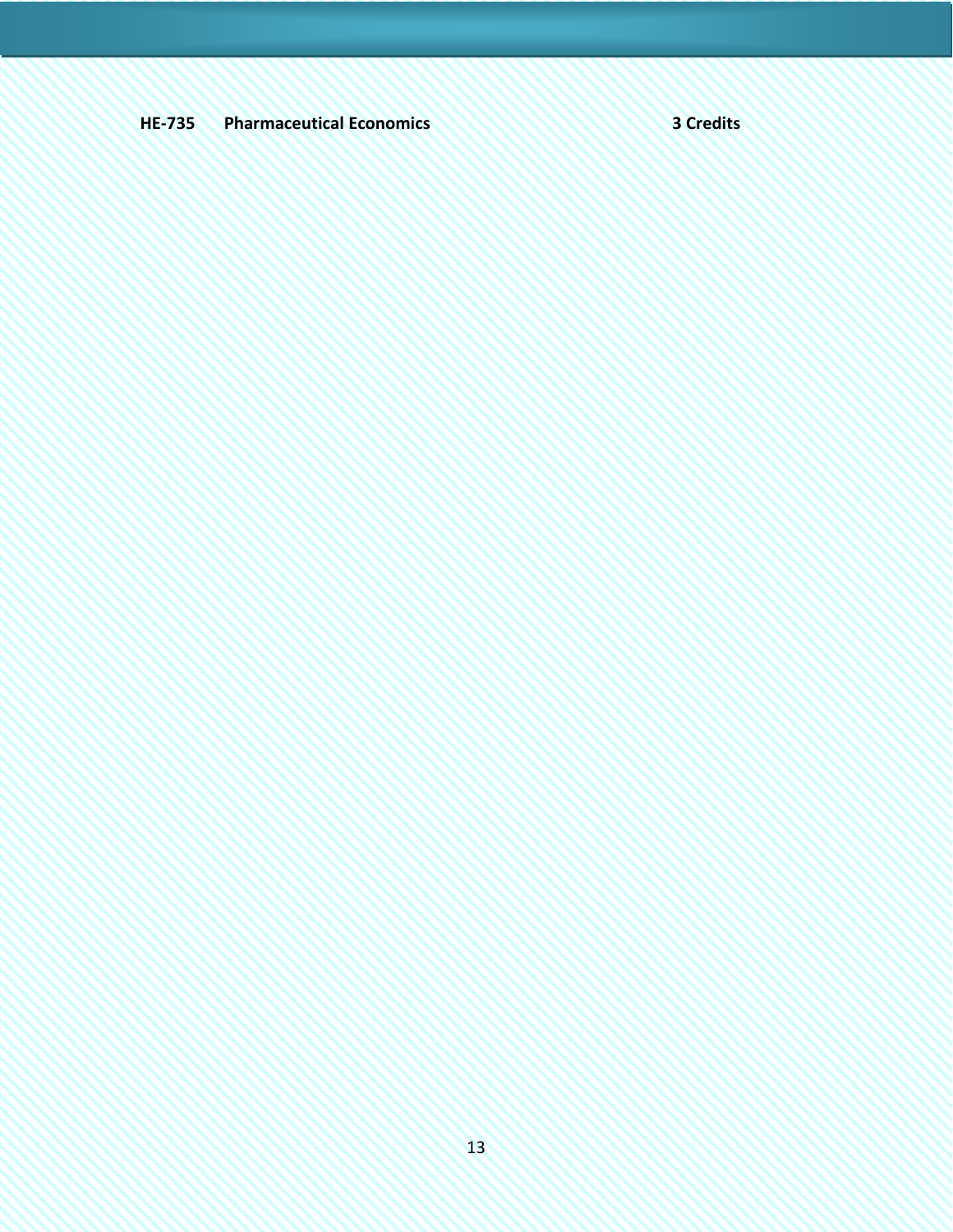### **HE-780 Issues in Public Health and Economics Challenges 3 Credits**

This is an introductory course designed to introduce students to the various facets of public health concepts, the problem-solving paradigm, and to prepare them for a multi-disciplinary approach towards public health. By the end of the course, participants should be able to examine public health through its historical context and use this information in the evaluation of current public health issues, and analyse a public health problem and evaluate interventions and policy alternatives using the problem-solving methodology. This course will explore multiple priority issues facing the public health system. The issues will be ranging from Workforce training deficiencies; smoking prevention; genetics in public health and the implications of managed care etc

#### **Topics**

- Introduction to Public Health (Concept of health, what is public health, theories in public health, is public health controversial? who is responsible for the health of public?)
- Social Determinants of Health
- Epidemiological Transition
- Ethics in Public Health
- Issues in Public Health Non-communicable, communicable and genetic diseases, Nutrition issues (Malnutrition, Obesity), Maternal and Child Health, Tobacco use and other unhealthy practices, Injuries/Occupational health, Mental Health, Environmental Health, Climate change and Health, Cultural issues in Public Health (Gender and health, traditional medicine practices), Ageing and Public Health, Contemporary Health Issues and Practices (Both global and in country context. Health Promotion, Interventions, Behavior and Education.

#### **Recommended Reading Material**

Abdesslam Boutayeb, The double burden of communicable and non-communicable diseases Alwan et al. (2010) Monitoring and surveillance of chronic non communicable diseases:

- American public health association. Principles for the ethical practice of public health. New Orleans: public health leadership society, 2003
- Asim, M. & Nawaz, Y. (2018). Child Malnutrition in Pakistan: Evidence from Literature. Children 2018, 5(5), 60; <https://doi.org/10.3390/children5050060>
- Beauchamp, D. "Community: The neglected transition of public health." Hashtags center report. 15(6):28-36. 1985.
- Caldwell, J.C. (1990). Cultural and Social Factors Influencing Mortality Levels in Developing Countries. Annals of the American Academy of Political and Social Science, 510, 44-59.
- Carr, S., Unwin, N., & Pless-Mulloli, T. (2007). An Introduction to Public Health and Epidemiology. Ed. Open University Press, Berkshire, UK 2007.
- Childress, J., Faden, R., Gaare, R., Gostin, L., Kahn, J., Bonnie, R., Kass, N., Mastroianni, A., Moreno, J., Nieburg, P. "Public health ethics: Mapping the Terrain." Journal of law, medicine and ethics. 30(2): 170-8. 2002.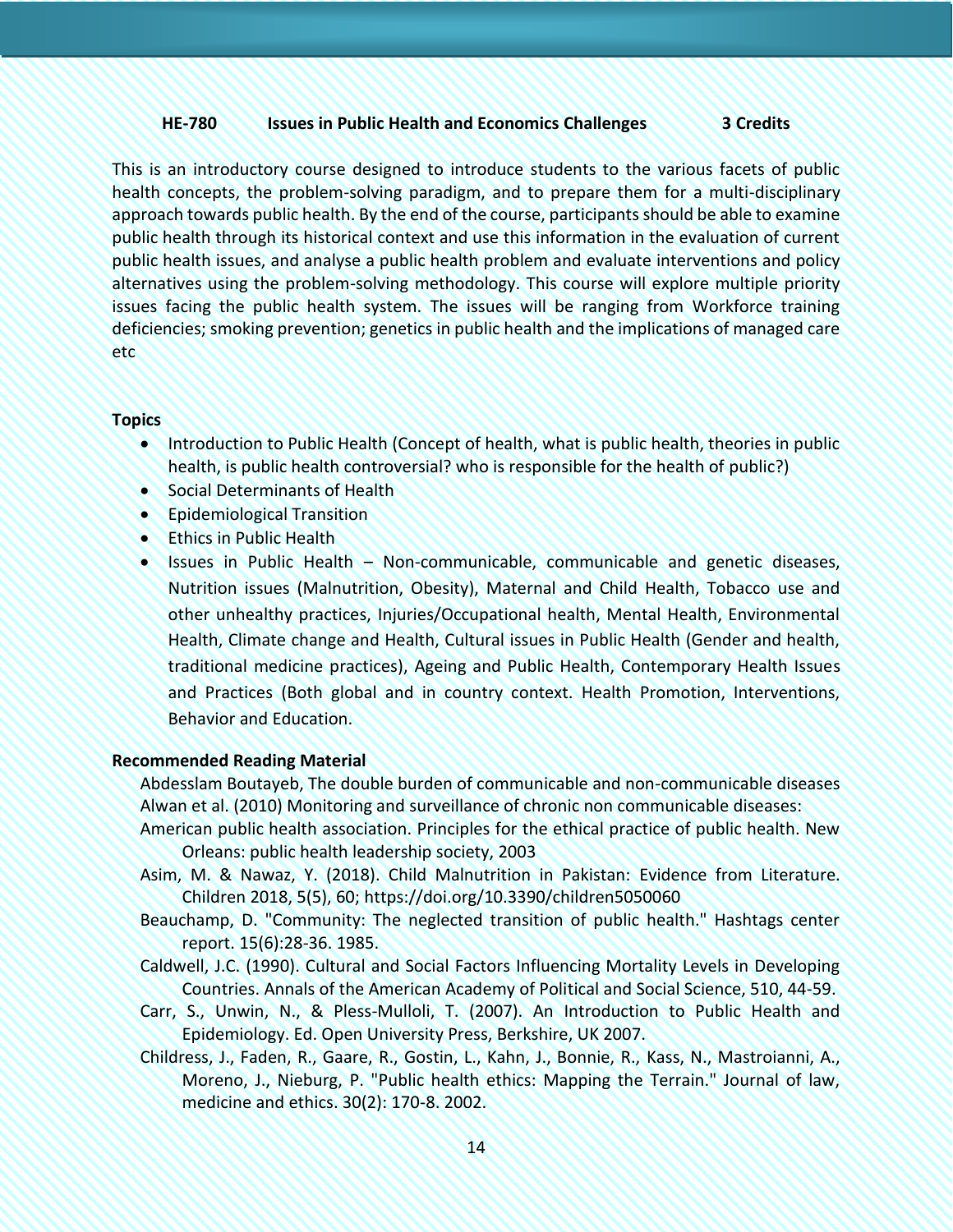- Chirwa, E. W. & Ngalawa, H. (2008). Determinants of Child Nutrition in Malawi. South African Journal of Economics, 76(4), 628-640
- Dallongeville, J., Marecaux, N., Fruchart, J.C., & Amouyel, P. (1998). Cigarette smoking is associated with unhealthy patterns of nutrient intake: a meta-analysis. Journal of Nutrition, 128, 1450–7.

economists, Islamabad.

- Eighteenth annual general meeting and conference of the Pakistan society of development
- Halvorson, S.J. (2002). Environmental Health Risks and Gender in the Karakoram-Himalaya, Northern Pakistan. Geographical Review, 92(2). 257-281.
- Hruschka, D.J., & Hadley, C. (1979). A glossary of culture in epidemiology. Journal of Epidemiology and Community Health, 62(11), 947-951.

in developing countries, Transactions of the royal society of tropical medicine and hygiene,

- Mahmood, N., & amp; Ali, S.M. (2003). The disease pattern and utilisation of health care services in Pakistan. The Pakistan development review, 41(4), papers and proceedings PART II
- Omran, A.R. (1971). The Epidemiologic Transition: A Theory of the Epidemiology of Population Change. The Milbank Memorial Fund Quarterly, 49(4), 509-538.
- Omran, A.R. (1998). The Epidemiologic Transition Theory Revisited Thirty Years Later. Hodges Library Stacks. 51(2-4). World Health Organization.
- O'Neill, O. " Public health or clinical ethics: Thinking beyond borders." Ethics and international affairs. 16(2): 35-45. 2002.
- Popkin, B.M. (2006). Global Nutrition Dynamics: The World is Shifting Rapidly towards a Diet Linked with Non-communicable Diseases. The American Journal of Clinical Nutrition, 84, 289-98.
- progress and capacity in high burden countries. The Lancet Volume 376, issue 9755, pages 1861-1868
- Reddy, R.S., & amp; Yusuf, S. (1998). Emerging epidemic of cardiovascular diseases in developing countries. American heart association, ISSN: 1524-4539
- Sherin, A. (2013). Obesity: How to Prevent Pakistani People from Getting Heavier? Khyber Medical University Journal, 5(2), 59-60.
- Tanzil, S., Jamali, T. (2016). Obesity, an emerging epidemic in Pakistan-a review of evidence.. J Ayub Med Coll Abbottabad, 28(3), 597-600.
- volume 100, Issue 3, march 2006, pages 191- 199. https://doi.org/10.1016/j.trstmh.2005.07.021
- Woolf, S.H., & Laudan, A. (Eds). (2013). Individual Behaviors. Chapter 5 in U.S. Health in International Perspective: Shorter Lives, Poorer Health. Washington, D.C: The National Academies Press; 2013.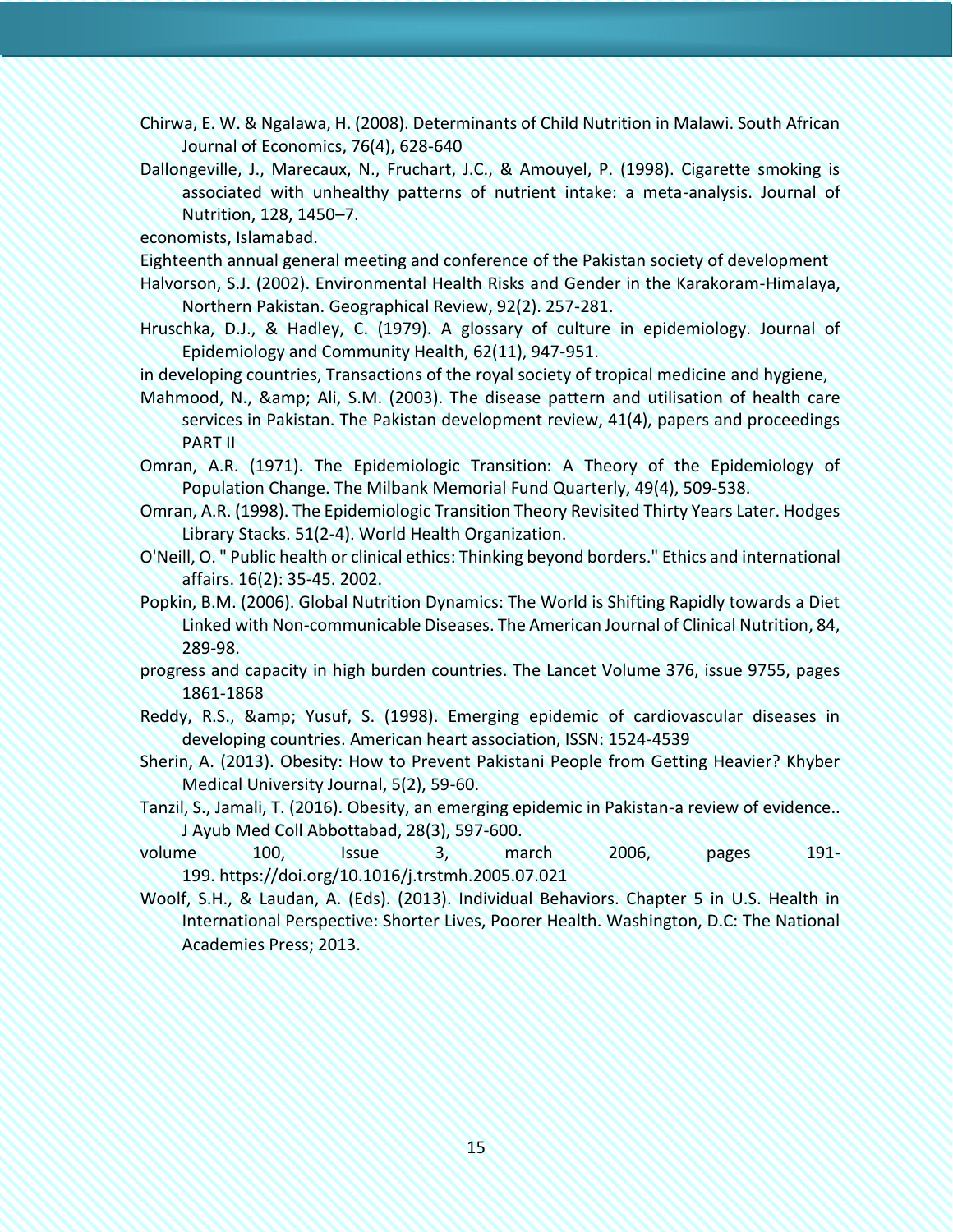### **HE- 785 Health Project/ Hospital Project 6 Credits**

After completing the courses students are able to demonstrate their understanding of core competencies through successful application of core knowledge and principles, critical thinking and analytic reasoning skills. The student is advised to select a topic for research consistent with his/her professional requirements during the first semester. The proposal formulated has to be critically appraised by the Academic Committee of Health Services Academy and simultaneously the Institutional Research Board (IRB) at end of the 2nd semester which is before the student is allowed to start with the data collection. The committee can suggest changes which will be communicated to the student at the time of critical appraisal. The students will carry out data collection, data analysis, interpretation and presentation of the results leading to conclusions from the study under the dissertation writing guidelines during the third semester. The primary educational objective of the dissertation is to demonstrate appropriate consideration and application of core concepts, skills, and knowledge in analyzing a public health problem within any of the proscribed frameworks. The core area competencies must be addressed in each project. These competency areas cut across the domains identified for each specific framework. For example, quantitative competence may be demonstrated in the literature review and/or methodology section and/or results and/or discussion section of a publication framework. All papers are required to demonstrate minimum competence but are held accountable to a level of competence consistent with the problem and framework as defined by the student.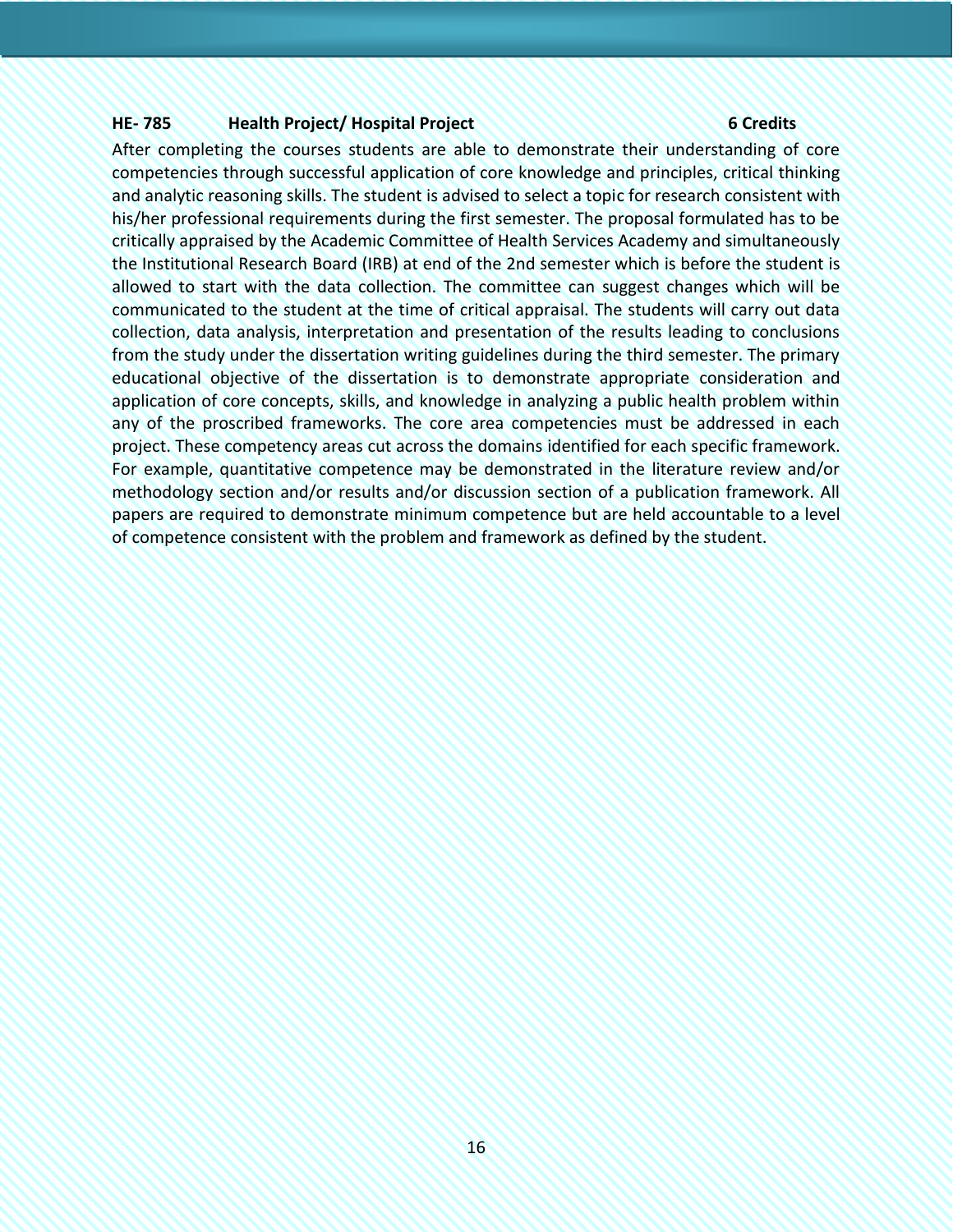#### **HE-789 On the Job Practicum 6 Credit**

Public health focuses on monitoring, achieving and improving the health of a population and is practiced in a variety of settings. The public health professional applies knowledge and skill from the core content areas of public health (biostatistics, epidemiology, environmental health, health services management, and social and behavioural sciences) to design, manage and valuate solutions to public health problems.

The practicum is intended to develop direct understanding and experience in hospitals, thereby exposing the student to organizational cultures, management systems, operations and resources, programs and services and target populations. Such knowledge, skills, abilities, and experiences will continue to develop and grow as each student graduates and becomes a life-long learner and practitioner of public health. The goal of the practicum is to provide a structured and supervised opportunity for the student to apply the theories, principles, knowledge and skills of public health and hospital management, as learned in the classroom, in a practice setting. The practice experience occurs in a carefully selected health services organisation approved by the Program Coordinator and is supervised by HSA faculty and an immediate supervisor/mentor. This takes into account the transition from education to professional practice. At the conclusion the students are required to present their project as a poster presentation.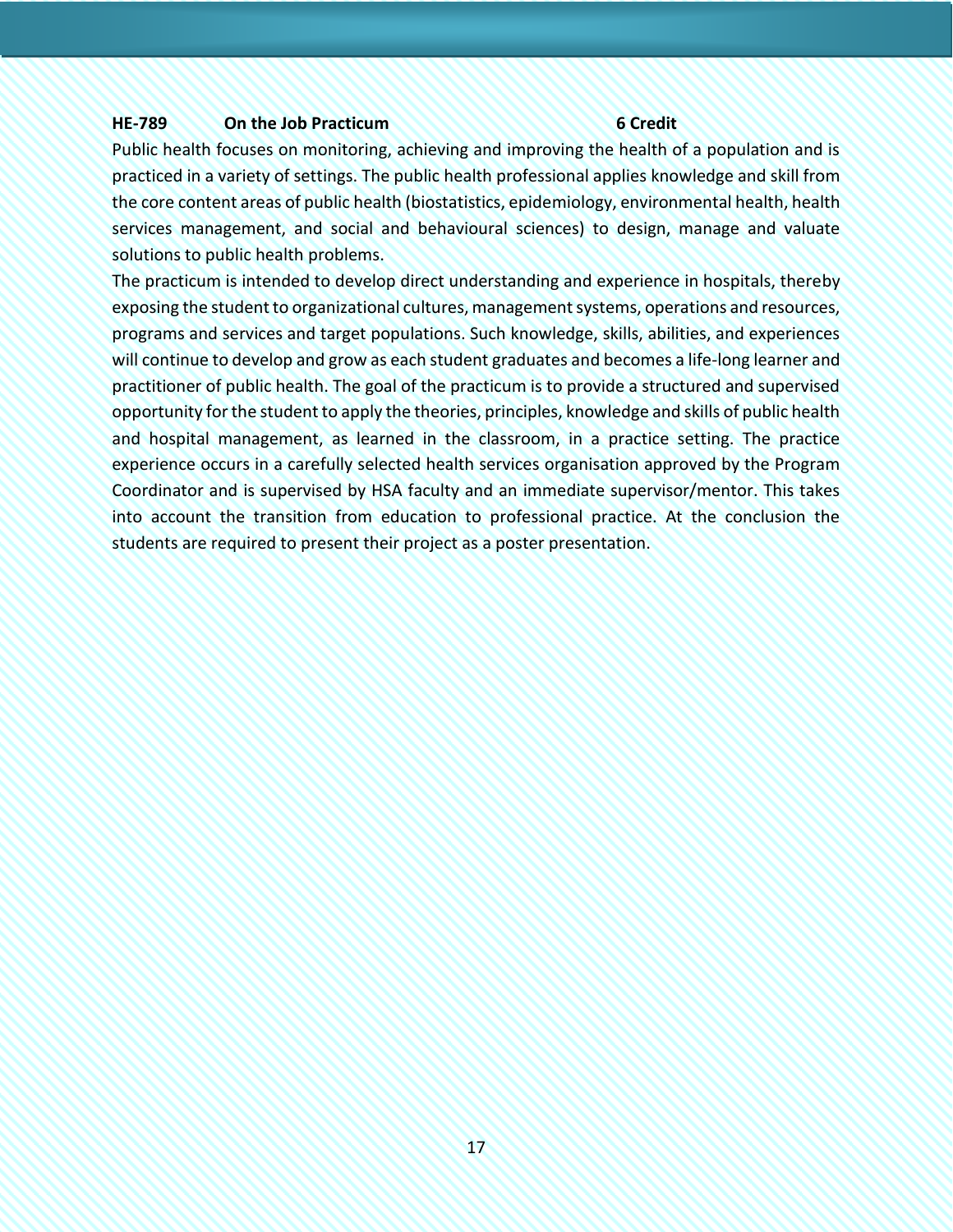# **Mode of Classes**

<span id="page-17-0"></span>All Classes will be taught online.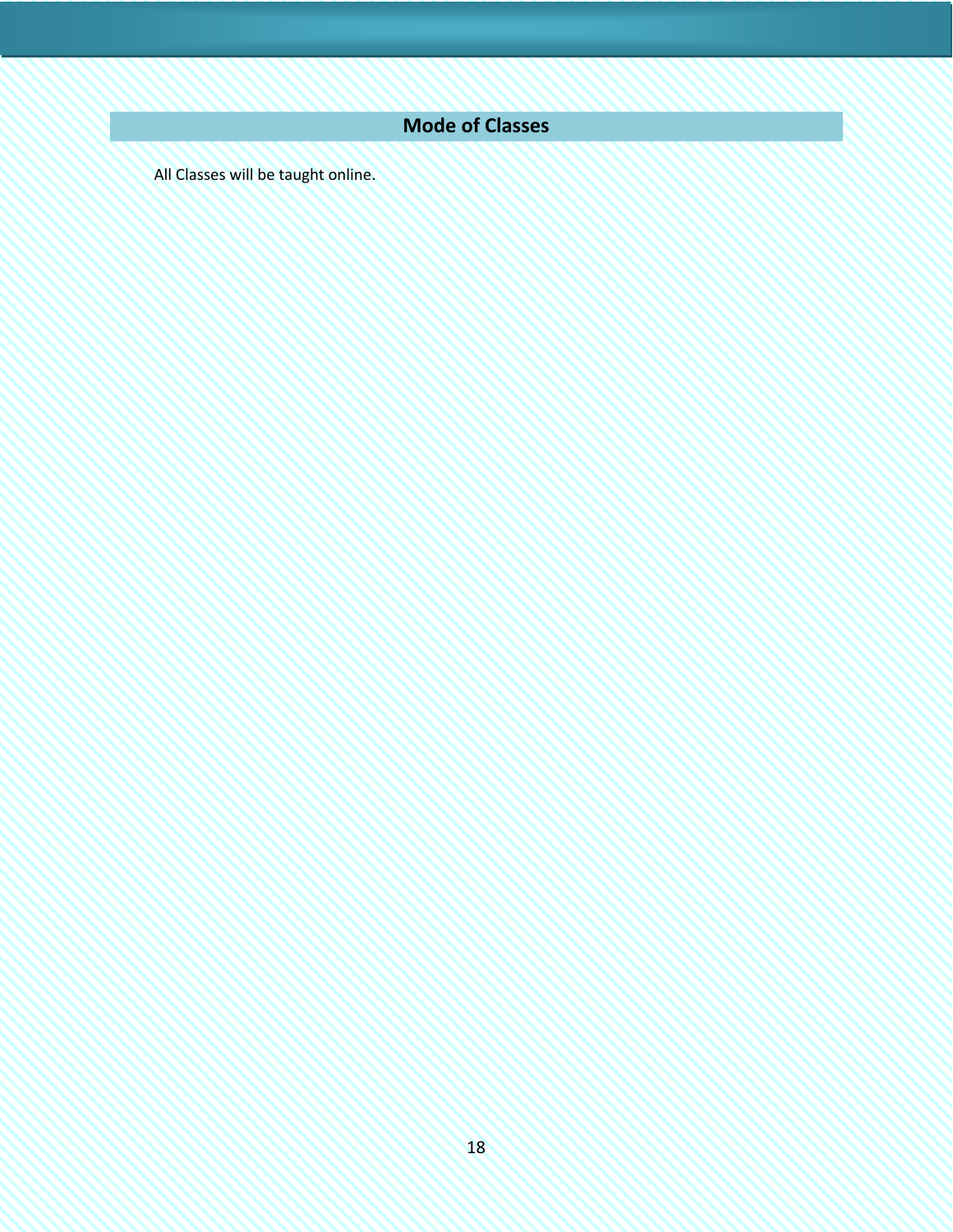# **Methodology of Assessment/ Examination, and Rules**

<span id="page-18-0"></span>A student shall be evaluated in each course on the basis of sessional tests, class assignments, term papers and presentations, quizzes and terminal examinations. It depends on instructor if he/she wants to include all the assessment criteria of choose few among the above mentioned schemes. Nevertheless it is mandatory for all the instructors to take terminal exam and mandatory for students to appear in the terminal exam. Each course shall carry 100 marks and the terminal examination shall normally be allocated at least 50% marks.

#### <span id="page-18-1"></span>**Eligibility to Appear in Terminal Examination**

A student shall be eligible to appear in the terminal examinations provided that:

- a) He/she has been on the rolls of the Institute during that semester;
- b) He/she has registered himself/herself for the courses of study, and
- c) He/she has attended, not less than 75% of the lectures/seminars delivered-to his/her class in each course.
- d) He/she has paid all of his dues.

#### **Grades, Promotions and Merit**

The total marks for a course will be 100 and shall be divided between sessional awards and terminal examination. The minimum pass marks for each course shall be 50%. A student obtaining less than 50% marks in any course shall be deemed to have failed in that course. If a student fails to appear in the terminal examination in a course(s) he/she shall be treated as failed.

#### **Percentage and Grades**

Percentage of marks shall be calculated up to two decimal digits. If the second digit after decimal is 4 or less, it will be ignored. However, if the second digit is 5 or more, it will be taken into account by raising the first digit after decimal point to the next higher digit. (Examples: 59.91 through 59.94 will be considered 59.9 while 59.95 through 59.99 will be raised to 60. The performance of a student in credit courses/project/thesis shall be graded in the following manner.

| <b>Percentage</b> | <b>Grades</b> |
|-------------------|---------------|
| Less than 50      |               |
| $50 - 54$         | $\mathsf{C}$  |
| 55-59             |               |
| 60-64             | C+            |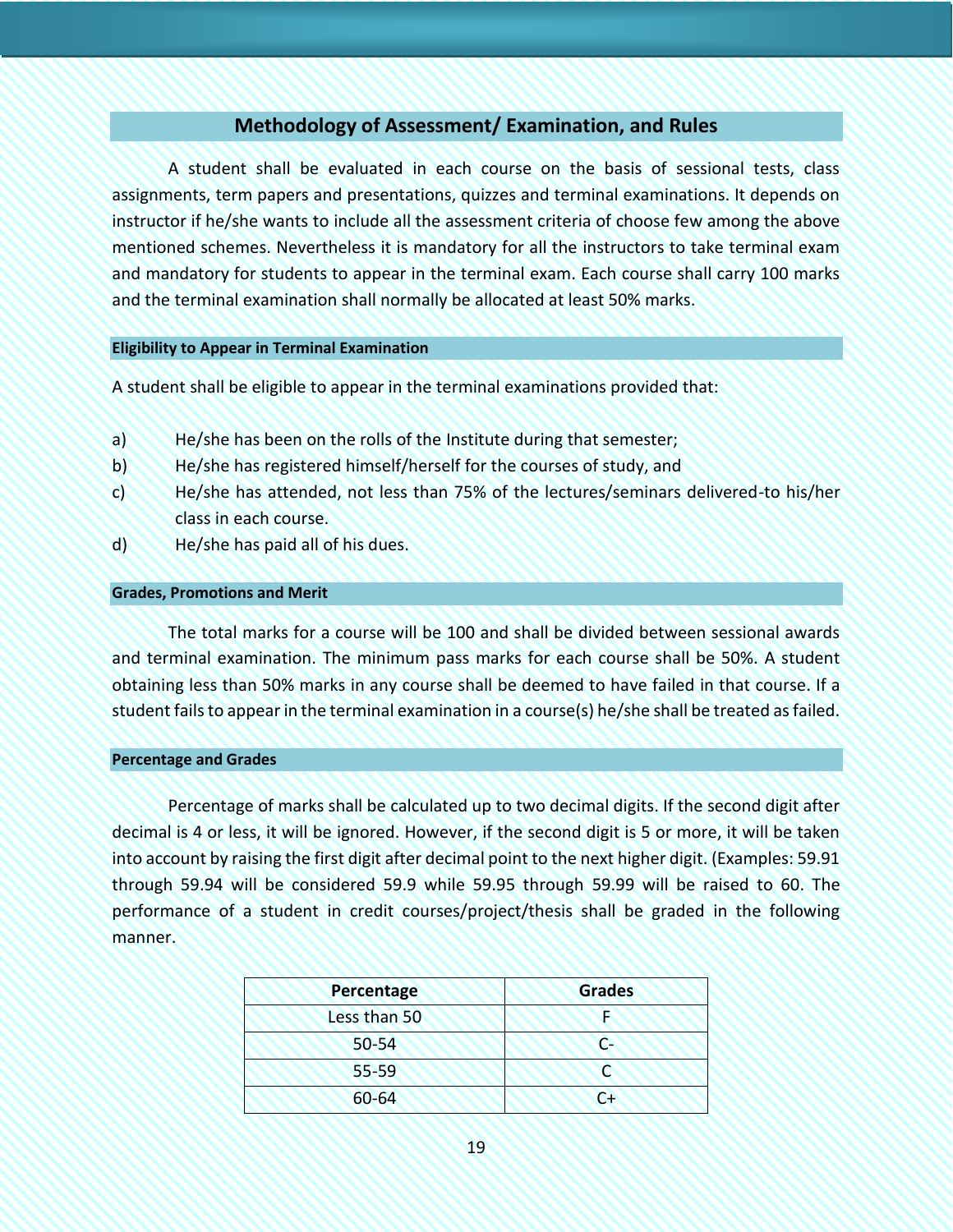| 65-69        | $B -$ |
|--------------|-------|
| $70 - 74$    | B     |
| $75 - 79$    | $B+$  |
| 80-84        | А-    |
| 85-89        |       |
| 90 and Above | $A+$  |

#### <span id="page-19-0"></span>**Grade Point Average and Grades**

Grade Point Average (GPA) shall be calculated in accordance with the following formula:

Sum of (GPE x Cr)/ Total credits where GPE = Grade Points Earned in a course Cr = Credits of the corresponding course (and sum is over all the courses) The Cumulative Grade Point Average (CGPA) at the end of a semester shall be the Grade Point Average of all the courses which have been passed up to that time.

#### <span id="page-19-1"></span>**Policy of Rechecking**

There is no provision of re-evaluation of any examination once the results are submitted to the examination office. However, within one week of the announcement of results, a student can request for the rechecking of an answer sheet on the payment of rechecking fee as prescribed from time to time. The rechecking is restricted to confirm whether all the questions have been marked and the marks in individual questions add up exactly to the recorded aggregate marks.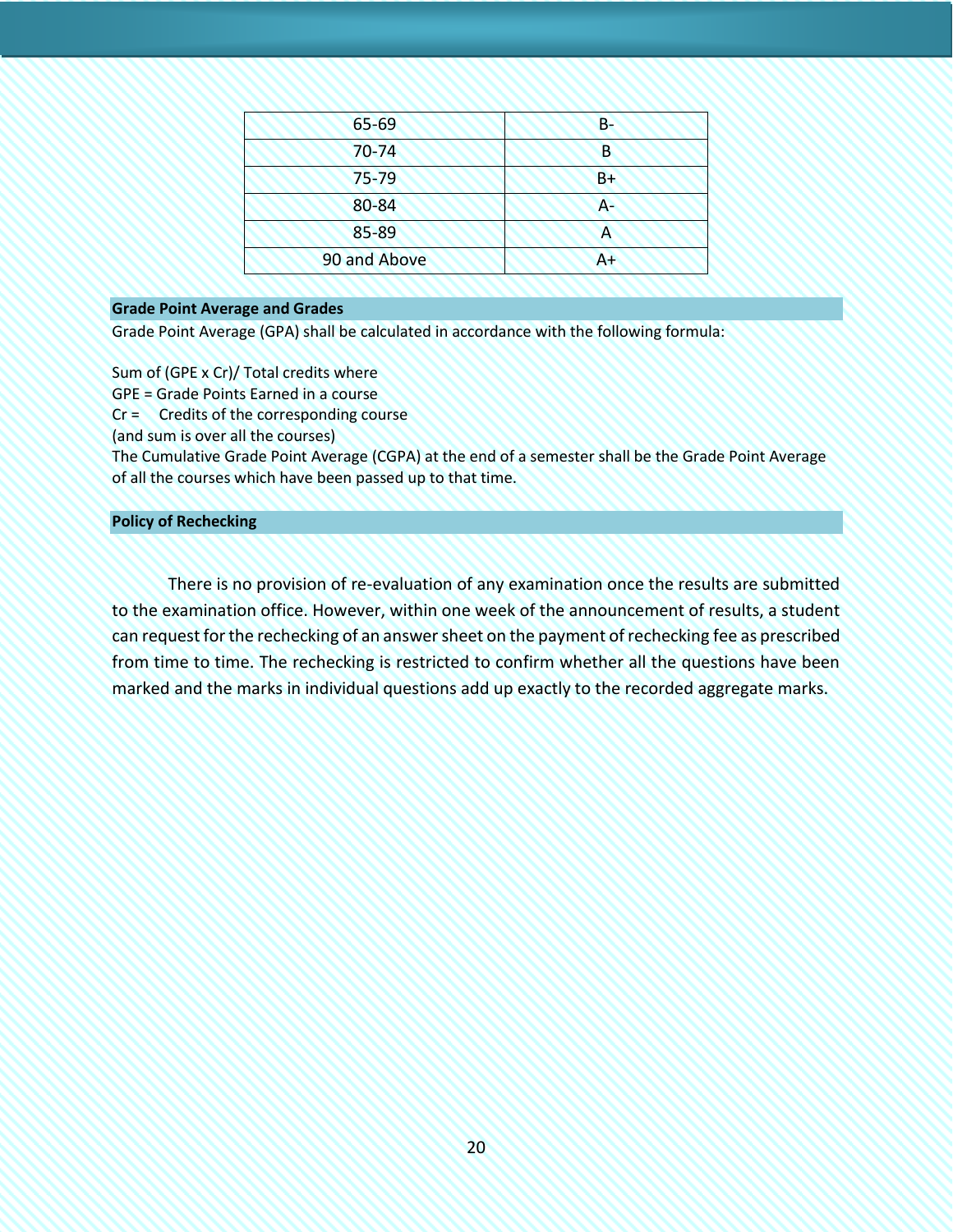# **Student Recruitment and Admissions**

#### <span id="page-20-1"></span><span id="page-20-0"></span>**Eligibility Criteria**

Diploma in Health Economics is developed for NHS Managers, Doctors, Nurses, Allied Health Professionals, Pharmaceutical Industry Professionals and other suitably qualified and interested individuals.

- The candidate should possess one of the following qualifications or an equivalent degree from a recognized university or accrediting body.
	- o MBBS (Bachelor of Medicine & Bachelor of Surgery)
	- o BDS (Bachelor of Dental Surgery)
	- o B. Pharmacy (Bachelor's in Pharmacy)/ D. Pharmacy (Doctor of Pharmacy) or M. Pharmacy (Master's in Pharmacy)
	- o BSc Nursing (Bachelor of Sciences in Nursing)
	- o DVM (Doctor of Veterinary Medicine)
	- o The program is also intended for students having Masters and/or four years BA/BSc degree with 2.5 CGPA out of 4.00 or equivalent in any field such as Anthropology, Business Administration, Economics, Human Nutrition, Microbiology, Physiology, Psychology, Public Health Engineering, Sociology, Statistics and Zoology

PIDE abides by its strict merit-based criteria with absolute transparency to select its students.

#### <span id="page-20-2"></span>**Work Experience**

The candidate should preferably have one years of full-time work experience (in the case of medical doctors, after the house job) in public health-related fields in either the private sector the public sector, including the armed forces.

#### <span id="page-20-3"></span>**Age Limit**

There is no Age-limit restrictions for admission in this Program.

#### <span id="page-20-4"></span>**Admissions**

PIDE has its own Admissions Committee. The Admissions Committee has the responsibility for the selection of applicants to be admitted to the Program. It establishes procedures for the timely review of applications to the Program. Deferrals of admission are at the discretion of the Admissions Committee. The selected candidates from the Admissions Committee will be exempted from any test or interview.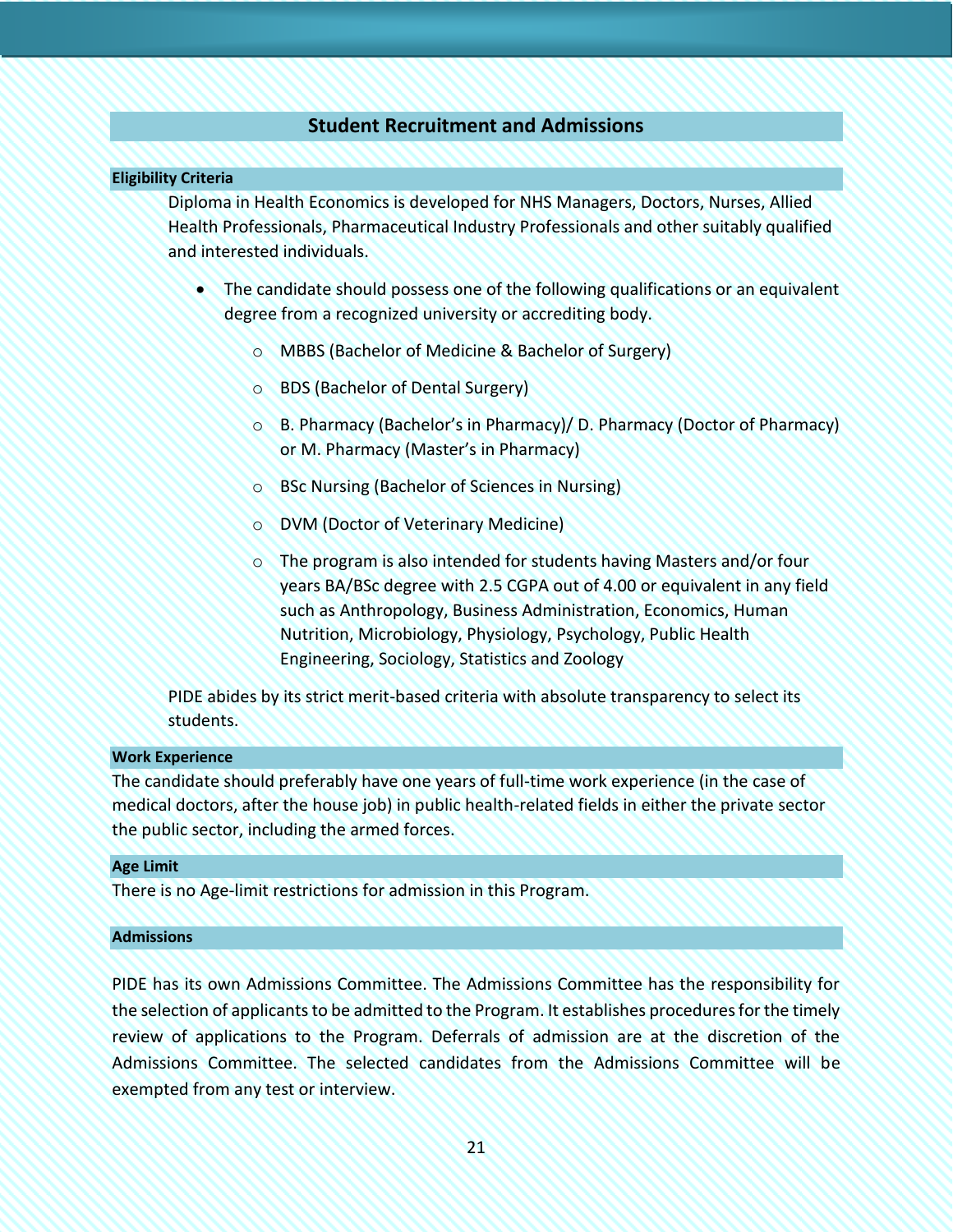### <span id="page-21-0"></span>**Final Selection**

The applicant's acceptance is contingent upon the receipt of all required documents including official transcripts. The Admissions Committee is responsible for identifying those students with missing documents and/or credentials which do not meet eligibility standards.